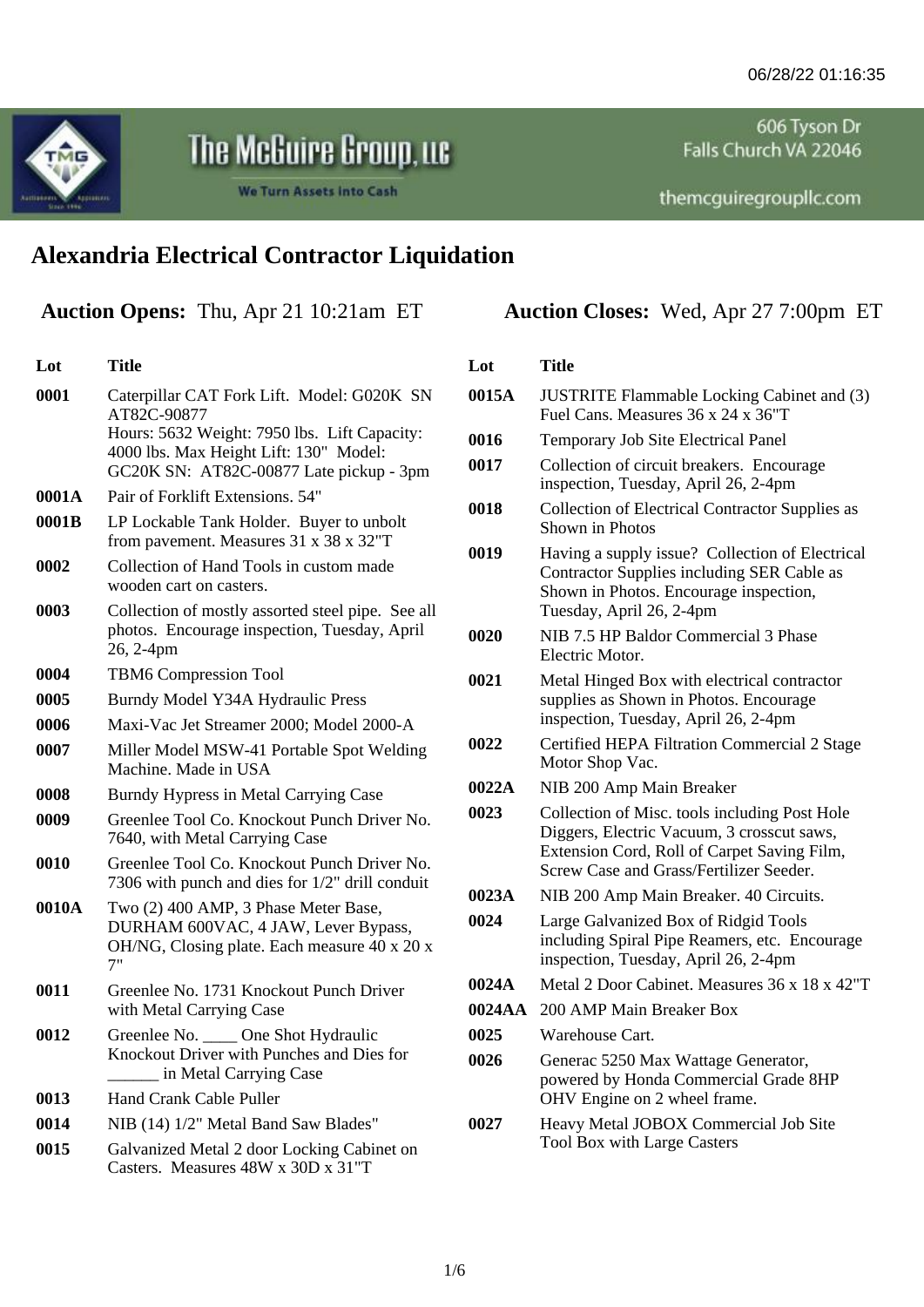| 06/28/22 01:16:35 |  |  |
|-------------------|--|--|
|-------------------|--|--|

| Lot   | Title                                                                                                                                                                                                                                                                                  |
|-------|----------------------------------------------------------------------------------------------------------------------------------------------------------------------------------------------------------------------------------------------------------------------------------------|
| 0028  | Greenlee 885 1 1/4" thru 4" One Shot Hydraulic<br>Conduit Bender with Greenlee CAT# 9605 APS<br>and Greenlee 1 1/2 HP hydraulic pump on<br>casters.                                                                                                                                    |
| 0028A | Metal 2 door Cabinet. Measures 36 x 18 x 42"T                                                                                                                                                                                                                                          |
| 0029  | Large Box of canisters used by HVAC and<br>Electrical Contractors; including coolant. Does<br>include wooden box, but does not include cart.<br>Buyer must produce Refrigerant Handling<br>Certificate at removal. Encourage inspection,<br>Tuesday, April 26, 2-4pm                   |
| 0030  | Enerpac Model S-34 Thinwall Bender Set, in<br>Wooden Crate with Casters.                                                                                                                                                                                                               |
| 0031  | Metal Warehouse Cart on Casters. Cart only.                                                                                                                                                                                                                                            |
| 0032  | Soot Master Vacuum Cleaner on Casters, with<br><b>Metal Canister</b>                                                                                                                                                                                                                   |
| 0033  | Soot Master Vacuum Cleaner on Casters, with<br><b>Metal Canister</b>                                                                                                                                                                                                                   |
| 0034  | Acetylene Torch and Canister                                                                                                                                                                                                                                                           |
| 0035  | Metal Cutting Set with attachments as shown.<br>Encourage inspection, Tuesday, April 26, 2-<br>4pm                                                                                                                                                                                     |
| 0036  | Columbian Bench Vise. Throat Depth 6" x Jaws<br>Width $3 \frac{1}{2}$ " x 6" x Jaws Opening 7"                                                                                                                                                                                         |
| 0036A | <b>Inficon Refrigerant Recovery Machine</b>                                                                                                                                                                                                                                            |
| 0037  | 24" Stillson Pipe Wrench and 350MM Pipe<br>Wrench                                                                                                                                                                                                                                      |
| 0038  | Misc. Tools of the Trade including a Whitney<br>Punch, Steel Brick, Antique Pipe Wrench,<br>Metal Etching Calipers, Metal Clamp and<br>Vintage Metal Fuses Used in Metal Hoods.<br>Assorted Electrical Supplies. See all photos.<br>Encourage inspection, Tuesday, April 26, 2-<br>4pm |
| 0039  | Tire irons, auto style jack, job site measuring<br>wheel, PVC Cutting Pliers, Several Boxes of<br>Hilti Fasteners, etc. Assorted Electrical<br>Supplies. See all photos. Encourage<br>inspection, Tuesday, April 26, 2-4pm                                                             |
| 0040  | <b>Sheet Metal Tools</b>                                                                                                                                                                                                                                                               |
| 0041  | 28 x 54 x 3.5" Concrete platform base                                                                                                                                                                                                                                                  |
| 0042  | 6' x 12' x 31"T Large (and heavy) steel work<br>table with two shelves below. Top is covered<br>with 1.5" particle board. Encourage inspection,<br>Tuesday, April 26, 2-4pm. Late pickup -<br>between 2-3pm. Forklift can be used to assist<br>loading.                                |
| 0042A | (3) HVAC Blower Fans                                                                                                                                                                                                                                                                   |
| 0043  | <b>Commercial Tri-Stand</b>                                                                                                                                                                                                                                                            |
| 0044  | Commercial building sprinkler system test valve                                                                                                                                                                                                                                        |

| Lot    | Title                                                                                                                             |
|--------|-----------------------------------------------------------------------------------------------------------------------------------|
| 0045   | Pair of Adjusting Metal Work Stands                                                                                               |
| 0046   | <b>Assorted Pipe Clamps</b>                                                                                                       |
| 0047   | Johnson Bar                                                                                                                       |
| 0048   | Johnson Bar                                                                                                                       |
| 0049   | (2) Large Hand Tools including pipe cutter                                                                                        |
| 0049A  | 3/4 HP Piston Pump High Pressure Washer                                                                                           |
| 0050   | Pneumatic commercial hose reel bolted to I-<br>beam. Buyer to disassemble.                                                        |
| 0050A  | Sump Pump. .5 HP Date of Manufacture:<br>9/2016                                                                                   |
| 0051   | Core Drill with 7 Diamond Core Bits and 10'<br>Tension Bar. Needs new water valve.                                                |
| 0052   | Collection of hand tools and Metal Tool Box                                                                                       |
| 0053   | Industrial Art Paper Towel Holder                                                                                                 |
| 0054   | <b>Assortment of Electrical Tools and Supplies</b><br>including red metal box                                                     |
| 0054A  | (2) 6 ft. long cable insulating sleeves                                                                                           |
| 0055   | Approximately 58' Orange Hose on Wooden<br>Reel and small metal two shelf cart on casters.                                        |
| 0056   | 4400 lb. Capacity Pallet Jack. Does not lift.<br>Issue could be simple or not. Encourage<br>inspection, Tuesday, April 26, 2-4pm. |
| 0057   | RIDGID Commercial Pipe Threader. Encourage<br>inspection, Tuesday, April 26, 2-4pm                                                |
| 0058   | Bulb Eater and Vapor Removal System. Model<br>55 VRS/U Premium Serial #084708. Model 3K-                                          |
|        | A0161621. Includes at least two 55 gal. metal<br>barrels and metal clamping bands. Includes<br>metal dolly as well.               |
| 0059   | Assorted Electrical Supplies. See all photos.<br>Encourage inspection, Tuesday, April 26, 2-<br>4pm                               |
| 0060   | Assorted Electrical Supplies. See all photos.<br>Encourage inspection, Tuesday, April 26, 2-<br>4pm                               |
| 0060A  | 1 Hour Three Drawer Fire Safe, made by Shaw<br>Walker. Very Heavy                                                                 |
| 0060AA | Electrical contractor supplies. See all Photos.<br>Encourage inspection, Tuesday, April 26, 2-<br>4pm                             |
| 0061   | Assorted Electrical Supplies. See all photos.<br>Encourage inspection, Tuesday, April 26, 2-<br>4pm                               |
| 0061A  | 1 Hour 4 Drawer Fire Safe made by Remington<br>Rand. We have combination                                                          |
| 0062   | <b>Collection of Assorted Fuses</b>                                                                                               |
| 0062A  | 1 hour 4 Drawer Fire Safe. We have<br>combination. Very heavy                                                                     |
|        |                                                                                                                                   |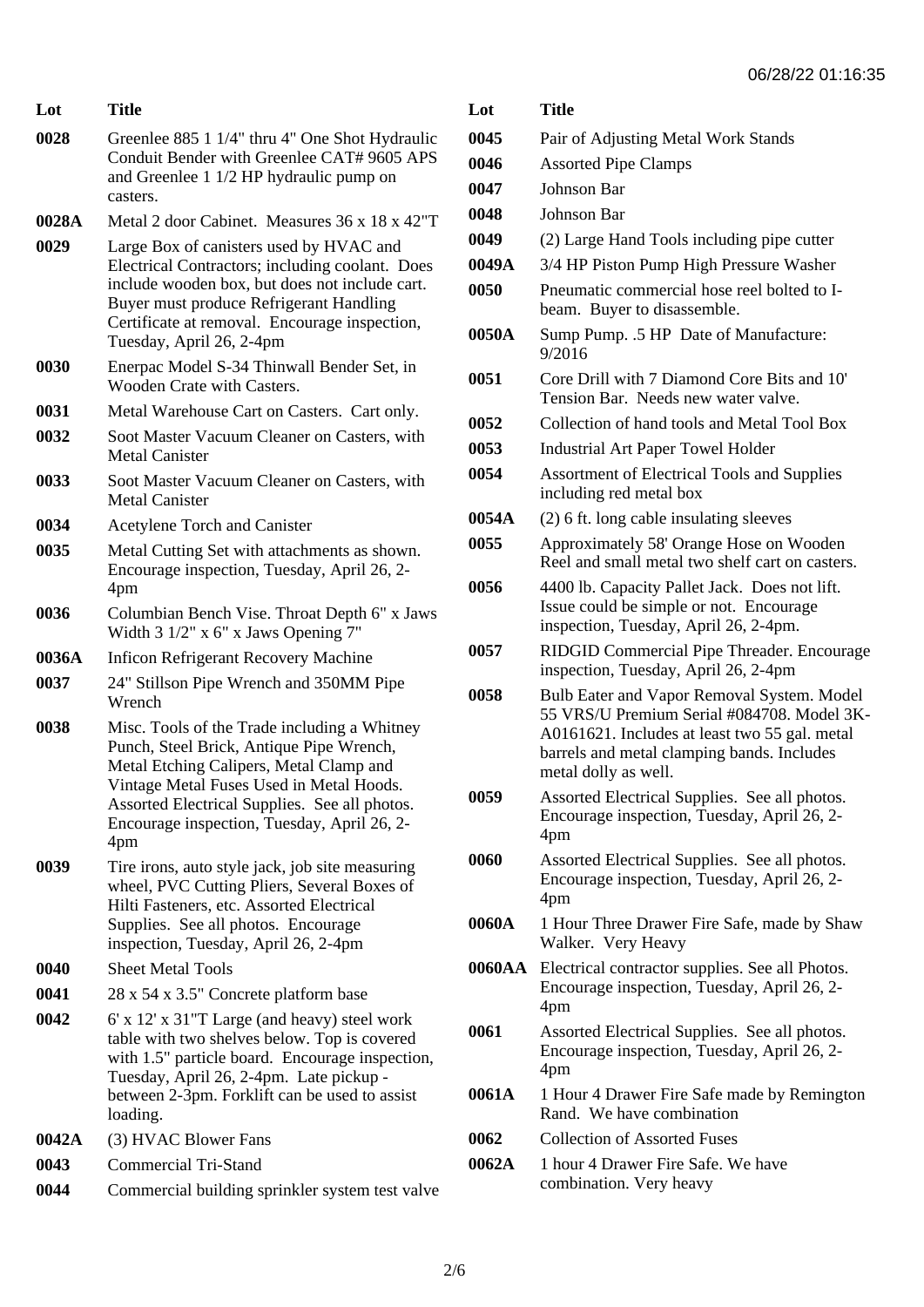| Lot    | Title                                                                                                            |
|--------|------------------------------------------------------------------------------------------------------------------|
| 0063   | <b>Galvanized Mop Bucket on Casters</b>                                                                          |
| 0064   | Phase Converter. One to Three. 8 HP Lincoln<br>Electric ODK Motor                                                |
| 0065   | Collection of assorted electrical supplies. See<br>all photos. Encourage inspection, Tuesday,<br>April 26, 2-4pm |
| 0065A  | Metal Drafting Table and Chair. Table<br>measures $60W \times 38.5D \times 37"T$                                 |
| 0066   | Assorted Electrical Supplies. See all photos.<br>Encourage inspection, Tuesday, April 26, 2-<br>4pm              |
| 0066A  | 35 Wooden Office Cubbies on Casters.<br>Measures 40W x 24D x 53"T                                                |
| 0067   | Assortment of Panel Boxes of Varying sizes.<br>See all photos. Encourage inspection, Tuesday,<br>April 26, 2-4pm |
| 0067A  | Hanging File Holder. Measures 24"W x 50"T                                                                        |
| 0068   | Collection of assorted electrical supplies. See<br>all photos. Encourage inspection, Tuesday,<br>April 26, 2-4pm |
| 0068A  | Hanging File Folder. Measures 36"W x 54"T                                                                        |
| 0069   | Metal 2 door cabinet and contents, including<br>jacks, grease guns and tire irons                                |
| 0069A  | Hanging File Holder. Measures 36W x 54"T                                                                         |
| 0070A  | wall Mount Exhaust Fan Penn Ventilator WAW-<br>20                                                                |
| 0070AA | Metal Frame Office Table with Glass Insert.<br>Measures $42W \times 16"D \times 30"T$                            |
| 0071   | Metal Trash Bin. Measures 64 x 32 x 48"T                                                                         |
| 0071A  | Wooden Partners Desk. Measures 34X x 34D x<br>28"T                                                               |
|        | <b>0071AA</b> 20 1/2 x 20 1/2" Sqaure Roof Curb w/ 12 x 12<br>square opening.                                    |
| 0072   | 32" Cable Cutters                                                                                                |
| 0072A  | 2 Door Office Storage Cabinet on Casters.<br>32W x 24D x 28T                                                     |
| 0073   | (3) Assorted Greenlee Stud Punches                                                                               |
| 0073A  | Oak Storage Credenza. Measures 60 x 20 x<br>28.5"T                                                               |
| 0074   | Greenlee Cable Puller                                                                                            |
| 0074A  | Metal frame coffee table with glass insert.<br>Measures $36 \times 36 \times 12$ "T                              |
| 0075   | ????????                                                                                                         |
| 0075A  | Oak Storage Credenza. Measures 60 x 20 x<br>28.5"T                                                               |
|        | <b>0075AA</b> (1) 8'W Section of Lock In Steel Shelving; (4)                                                     |

7' Uprights; (10) 8' Crossbeams; (14) 3' braces

| Lot   | Title                                                                                                                    |
|-------|--------------------------------------------------------------------------------------------------------------------------|
| 0076  | Assortment of pipe benders                                                                                               |
| 0076A | Oak Storage Credenza. Measures 71 x 20 x 29"T                                                                            |
| 0077  | Pulser Ground Fault Locator w/ probe                                                                                     |
| 0077A | 24 x 24" Chandelier. Includes black shades as<br>well.                                                                   |
| 0078  | Ground Fault Finder Kit Transmitter. Not<br>functioning                                                                  |
| 0079  | Metal Case with assorted Faucet Washers,<br>Sleats, etc.                                                                 |
| 0080  | Cable Puller                                                                                                             |
| 0080A | NIB Frigidaire 8000 BTU AC Unit. Model<br>FAH08ES1T                                                                      |
| 0081  | Large Collection of Fuses and Fuse Boxes.<br>Untested. See all photos. Encourage<br>inspection, Tuesday, April 26, 2-4pm |
| 0082  | Multiple Boxes of Circuit Breakers. Untested.<br>See all photos. Encourage inspection, Tuesday,<br>April 26, 2-4pm       |
| 0082A | Metal Warehouse Cart Measures 26 x 35 x<br>32"T                                                                          |
| 0083  | Multiple Boxes of Circuit Breakers. Untested.<br>See all photos. Encourage inspection, Tuesday,<br>April 26, 2-4pm       |
| 0084  | Multiple Boxes of Circuit Breakers. Untested.<br>See all photos. Encourage inspection, Tuesday,<br>April 26, 2-4pm       |
| 0085  | <b>Appliance Mover</b>                                                                                                   |
| 0086  | Wire Cart                                                                                                                |
| 0087  | <b>Hand Truck</b>                                                                                                        |
| 0088  | ANVIL Case w/Foam Inserts on Casters.<br>Measures $29 \times 25 \times 34$ "                                             |
| 0089  | Hard Shell Travel Case with foam padding.<br>Measures $38 \times 21 \times 35$ "                                         |
| 0090  | 32" Cable Cutters                                                                                                        |
| 0090A | Contents of Rack which include mostly NIB<br>replacement parts for GENERAC Generators.                                   |
| 0091  | Heavy duty hand cart                                                                                                     |
| 0092  | Assorted Electrical Supplies. See all photos.<br>Encourage inspection, Tuesday, April 26, 2-<br>4pm                      |
| 0092A | Stainless Steel Double Sink. Buyer to<br>disassemble. Measures 72"W x 28"D x 46"T                                        |
| 0093  | 3 Bar Cargo Van Roof Rack made by American<br>Van Equipment Co.                                                          |
| 0094  | Frigidaire Model FRS265FA Frost Proof Side<br>by Side Refrigerator/Freezer                                               |
| 0095  | Maytag Washer & Dryer                                                                                                    |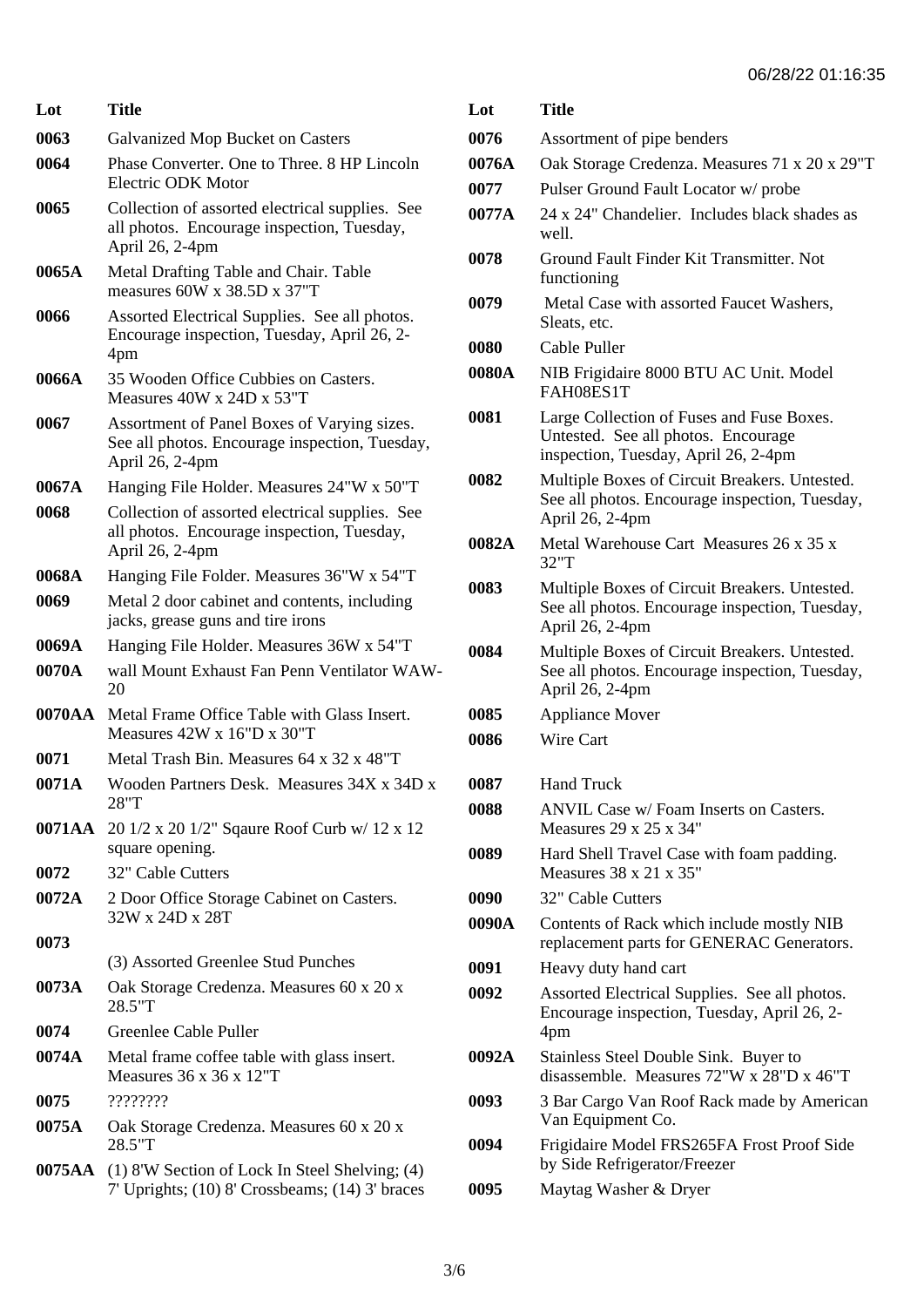| Lot    | Title                                                                                                              | Lot        |
|--------|--------------------------------------------------------------------------------------------------------------------|------------|
| 0097   | Large Collection of HVAC Ducting, etc. See all<br>photos. Encourage inspection, Tuesday, April<br>26, 2-4pm        | 012        |
| 0098   | (2) NIB Airtherm Cabinet Unit Heaters Model<br>C30-4L-21CA. Measures 24 x 36 x 6"                                  | 012<br>012 |
| 0100A  | Industrial Fan. Extends to 8'                                                                                      | 012        |
| 0101   | Collection of assorted electrical supplies. See<br>all photos. Encourage inspection, Tuesday,<br>April 26, 2-4pm   | 012        |
| 0101A  | 36"T Chandelier                                                                                                    | 012        |
| 0101AA | Lock-In Metal Warehouse Shelving: (14) 10'<br>Uprights; (76) 8' Crossbeams; (45) 4' Braces<br>Plus (4) 8' Uprights | 012        |
| 0102   | Dayton 36" Axial Wall Mount Exhaust Fan. No<br>motor or pulley.                                                    | 012        |
| 0102A  | 8' Wooden Step Ladder                                                                                              |            |
| 0102AA | Collection of Studio/Theatre Lights                                                                                | 012        |
| 0103   | Collection of assorted electrical supplies. See<br>all photos. Encourage inspection, Tuesday,<br>April 26, 2-4pm   | 013        |
| 0104   | Collection of Assorted Electrical Supplies See<br>all photos. Encourage inspection, Tuesday,<br>April 26, 2-4pm    | 013        |
| 0105   | Collection of assorted electrical supplies. See<br>all photos. Encourage inspection, Tuesday,<br>April 26, 2-4pm   | 013        |
| 0111   | Ellenco NVR-Z2 Lockable Fire Alarm Box.                                                                            |            |
| 0111A  | Collection of assorted electrical supplies. See<br>all photos. Encourage inspection, Tuesday,<br>April 26, 2-4pm   | 013<br>013 |
| 0111AA | NIB Blower Fan. Measures 21 x 28 x 10                                                                              |            |
| 0112   | Collection of assorted electrical supplies. See<br>all photos. Encourage inspection, Tuesday,<br>April 26, 2-4pm   | 013        |
| 0113   | Large Assortment of Electrical Wire                                                                                |            |
| 0114   | <b>Temporary Power Panel</b>                                                                                       | 013<br>013 |
| 0115   | <b>Assorted Electrical Wire</b>                                                                                    | 013        |
| 0116   | Motor Control Instructional Aid                                                                                    | 013        |
| 0117   | Assortment of Cable. Numerous types and<br>lengths. Inspection encouraged                                          | 013        |
| 0118   | Large Assortment of Tubing. Inspection<br>Encouraged.                                                              | 014        |
| 0119   | Assortment of Electrical Cable. Contents Only                                                                      | 014        |
| 0120   | Collection of assorted electrical supplies. See<br>all photos. Encourage inspection, Tuesday,<br>April 26, 2-4pm   | 014        |
| 0120A  | Baker's Rack Scaffold. 76'T x 29"D x 76"Long                                                                       | 014        |

| Lot   | Title                                                                                                                              |
|-------|------------------------------------------------------------------------------------------------------------------------------------|
| 0121  | Assorted Electrical Supplies. See all photos.<br>Encourage inspection, Tuesday, April 26, 2-<br>4pm                                |
| 0122  | <b>Assorted Panel Boxes</b>                                                                                                        |
| 0123  | NIB Dodge 2500 Passenger Side Mirror<br>Assembly and (4) NIB Shock Absorbers.                                                      |
| 0124  | <b>Collection of Pipe Benders</b>                                                                                                  |
| 0125  | Collection of assorted electrical supplies. See<br>all photos. Encourage inspection, Tuesday,<br>April 26, 2-4pm                   |
| 0126  | <b>Assorted Electrical Supplies and Electric Bench</b><br>Tools. See all photos. Encourage inspection,<br>Tuesday, April 26, 2-4pm |
| 0127  | Pair (2) of Metal Pipe Holding Saw Horses                                                                                          |
| 0128  | Collection of assorted electrical supplies. See<br>all photos. Encourage inspection, Tuesday,<br>April 26, 2-4pm                   |
| 0129  | Collection of assorted electrical supplies. See<br>all photos. Encourage inspection, Tuesday,<br>April 26, 2-4pm                   |
| 0130  | 422B Refrigerant Tank. Marked 30 lbs., 5.75<br>oz. Buyer must produce Refrigerant Handling<br>Certificate at removal.              |
| 0131  | Assorted HVAC Supplies. See all photos.<br>Encourage inspection, Tuesday, April 26, 2-<br>4pm                                      |
| 0132  | Collection of assorted electrical supplies. See<br>all photos. Encourage inspection, Tuesday,<br>April 26, 2-4pm                   |
| 0133  | Nylon Rope. Approximately 200' each reel.                                                                                          |
| 0134  | Collection of assorted electrical supplies. See<br>all photos. Encourage inspection, Tuesday,<br>April 26, 2-4pm                   |
| 0135  | Collection of assorted electrical supplies. See<br>all photos. Encourage inspection, Tuesday,<br>April 26, 2-4pm                   |
| 0135A | (8) Wire Type 8" Cable Tray; 10' Sections                                                                                          |
| 0136  | SINGER Model VDB-15 Air Heater                                                                                                     |
| 0137  | <b>Assortment of Panel Boxes</b>                                                                                                   |
| 0138  | Assortment of Garden Hoses and 3 Bags of<br>Charcoal                                                                               |
| 0139  | ???????? Read Cable                                                                                                                |
| 0140  | (3) NIB Carbon Infrared Heater Model DR-238.<br>Made by DR Heater                                                                  |
| 0142  | NIB 1HP A O Smith Electric Motor                                                                                                   |
| 0143  | Collection of assorted electrical supplies. See<br>all photos. Encourage inspection, Tuesday,<br>April 26, 2-4pm                   |
| 0144  | (2) Wire Tape Cable Pullers                                                                                                        |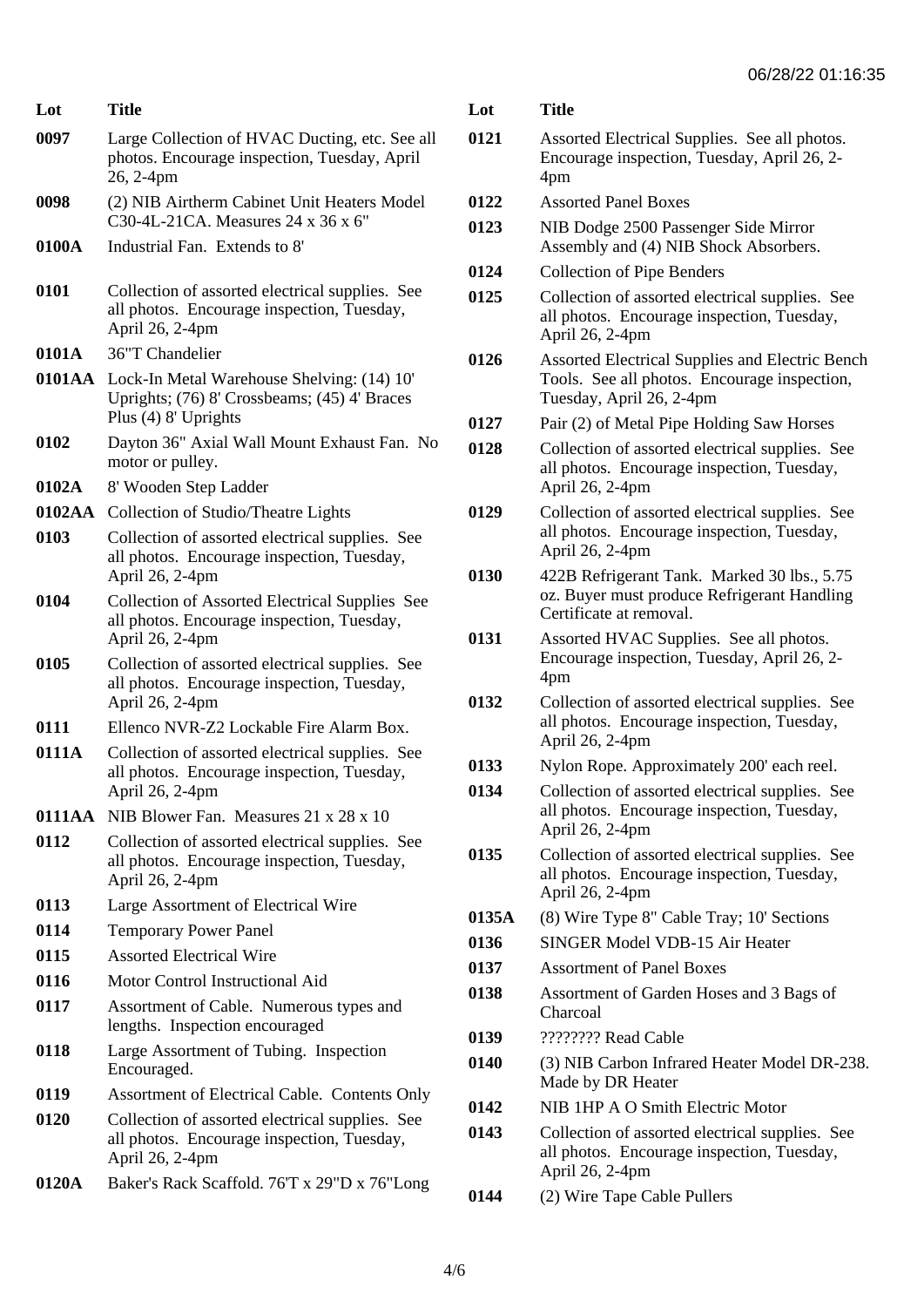| Lot   | Title                                                                                                                        |
|-------|------------------------------------------------------------------------------------------------------------------------------|
| 0145  | Four (4) New in Box Emergency Exit Signs.                                                                                    |
| 0146  | <b>Fairbanks Scale</b>                                                                                                       |
| 0148  | Assorted Electrical Supplies. See all photos.<br>Encourage inspection, Tuesday, April 26, 2-<br>4pm                          |
| 0151  | (2) Metal Chandelier Carrying Frames.<br>Measures 42 x 42 x 57"T & 37 x 37 x 50"T                                            |
| 0153  | 27 Drawer Metal Parts Case. Measures 30"W x<br>17"D x 37"T                                                                   |
| 0155  | 15 Drawer Metal Parts Case. Measures 33"W x<br>18"D x 15"T                                                                   |
| 0156  | 6 Drawer Metal Parts Case. Measures 33"W x<br>18"D x 14"T                                                                    |
| 0160  | Collection of steel, including threaded pipe.<br>See all photos. Encourage inspection, Tuesday,<br>April 26, 2-4pm           |
| 0161  | 2 Boxes of Temporary String Lighting                                                                                         |
| 0162  | Industrial Glass Lighting Shades. Assorted<br><b>Sizes</b>                                                                   |
| 0163  | <b>NIB Light Fixtures</b>                                                                                                    |
| 0164  | Two (2) Fire Rated Ceiling Access Doors. Each<br>20 x 20"                                                                    |
| 0165  | Entire rack of new Lighting Fixtures.<br>Encourage inspection.                                                               |
| 0166  | (7) Shelves of NIB Light Fixture parts.<br>Encourage inspection                                                              |
| 0167  | Multiple boxes containing lighting fixtures,<br>parts and accessories. Encourage inspection.                                 |
| 0171  | ????????                                                                                                                     |
| 0172  | ????????                                                                                                                     |
| 0173  | Collection of Lighting Supplies including drop<br>ceiling fixtures                                                           |
| 0174  | Ladders: 32' Extension; 28" Extension; 24'<br>Extension; 14' half Extension                                                  |
| 0175  | Entire Rack of (4) 4x8' Shelves of Lighting and<br><b>Electrical Supplies</b>                                                |
| 0175A | Three Outdoor Light Fixtures                                                                                                 |
| 0176A | Two Step Ladders: 5 and 8'                                                                                                   |
| 0177  | NIB Dayton Blower Fan                                                                                                        |
| 0178  | <b>HVAC Condenser</b>                                                                                                        |
| 0179  | (2) Tanks including Freon Refrigerant M099 (R-<br>438-A). Buyer must produce Refrigerant<br>Handling Certificate at removal. |
| 0180  | GENIE 6 gal. Wet/Dry Vac.                                                                                                    |
| 0182  | Driver and Passenger side Mirror Assemblies<br>for RAM 2500 Truck                                                            |

**0183** Assortment of Testing Meters, Soap Dispensers and Soldering Iron.

| Lot   | <b>Title</b>                                                                                                                                             |
|-------|----------------------------------------------------------------------------------------------------------------------------------------------------------|
| 0184  | NIB 125 AMP Main Lug Power Outlet Panel<br><b>Box</b>                                                                                                    |
| 0185  | <b>Collection of Electrical Parts</b>                                                                                                                    |
| 0186  | Welder's or Torch Cutter's Leather Protective<br>Gear                                                                                                    |
| 0211A | 4 Sections of Pallet Shelving with 7 Additional<br>Uprights                                                                                              |
| 0220A | Assorted Lengths of Interchangeable Steel<br>Shelving; approximately 1100 linear ft.                                                                     |
| 0221  | (7) Coded Fire Alarm Pulls Removed from the<br><b>State Department</b>                                                                                   |
| 0230  | (6) Coded Fire Alarm Pulls Removed from the<br><b>State Department</b>                                                                                   |
| 1000  | <b>Assorted HVAC Parts</b>                                                                                                                               |
| 1001  | (5) Coded Fire Alarm Pulls Removed from the<br><b>State Department</b>                                                                                   |
| 1002  | (6) Coded Fire Alarm Pulls Removed from the<br><b>State Department</b>                                                                                   |
| 1005  | Scaffolding, work light, sawhorses, router table,<br>tablesaw blades and truck hitch. There are<br>additional cross beams for scaffolding in Lot<br>120A |
| 1008  | Collection of assorted electrical supplies. See<br>all photos. Encourage inspection, Tuesday,<br>April 26, 2-4pm                                         |
| 1009  | Shopping cart                                                                                                                                            |
| 1010  | ????????                                                                                                                                                 |
|       |                                                                                                                                                          |